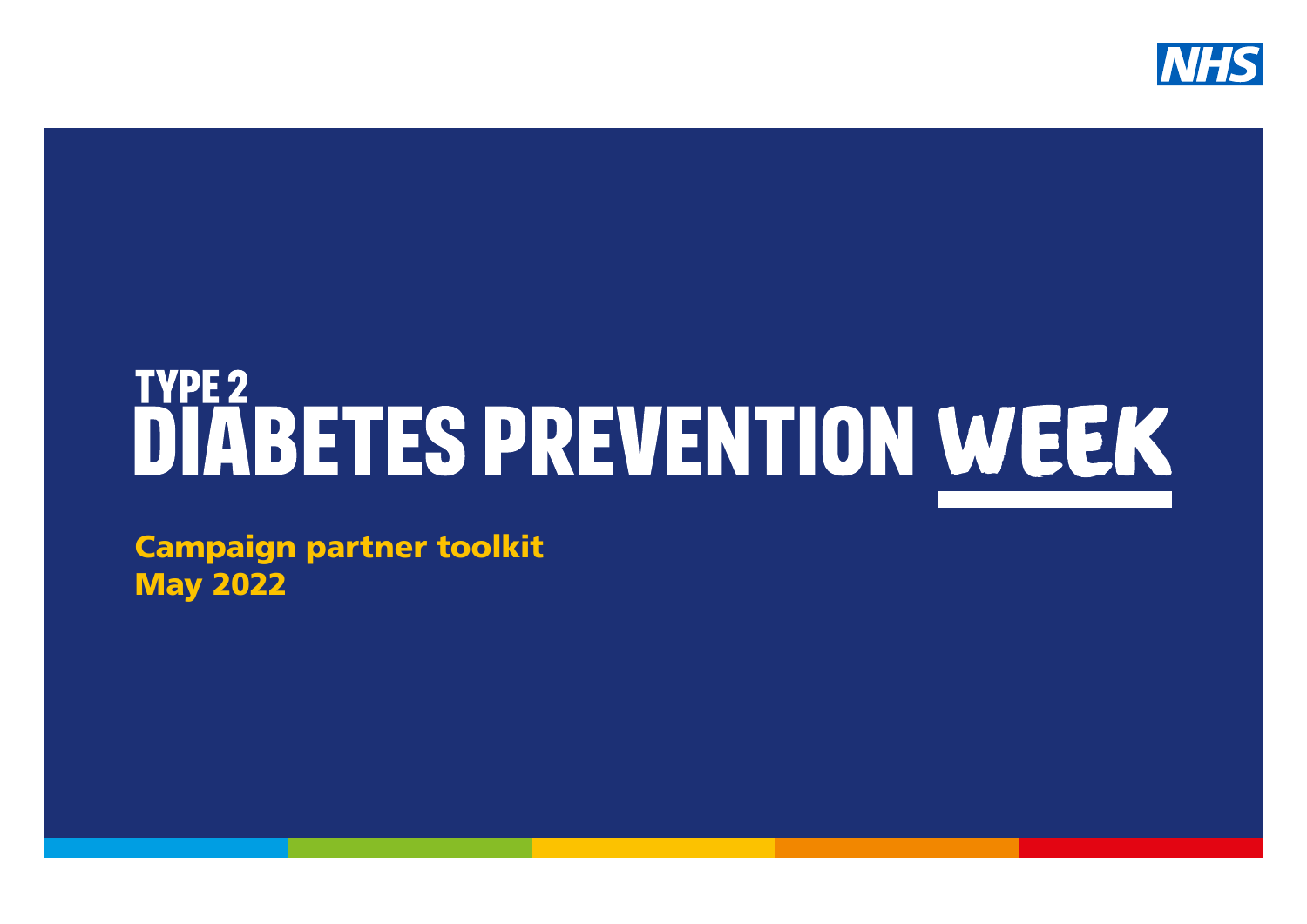#### **Contents**

- Campaign overview 3
- Campaign objectives 4
- How you can get involved 5
- Social media assets 6
- 14 Campaign promotion assets
- Campaign key messages 16
- 18 Contact and useful links



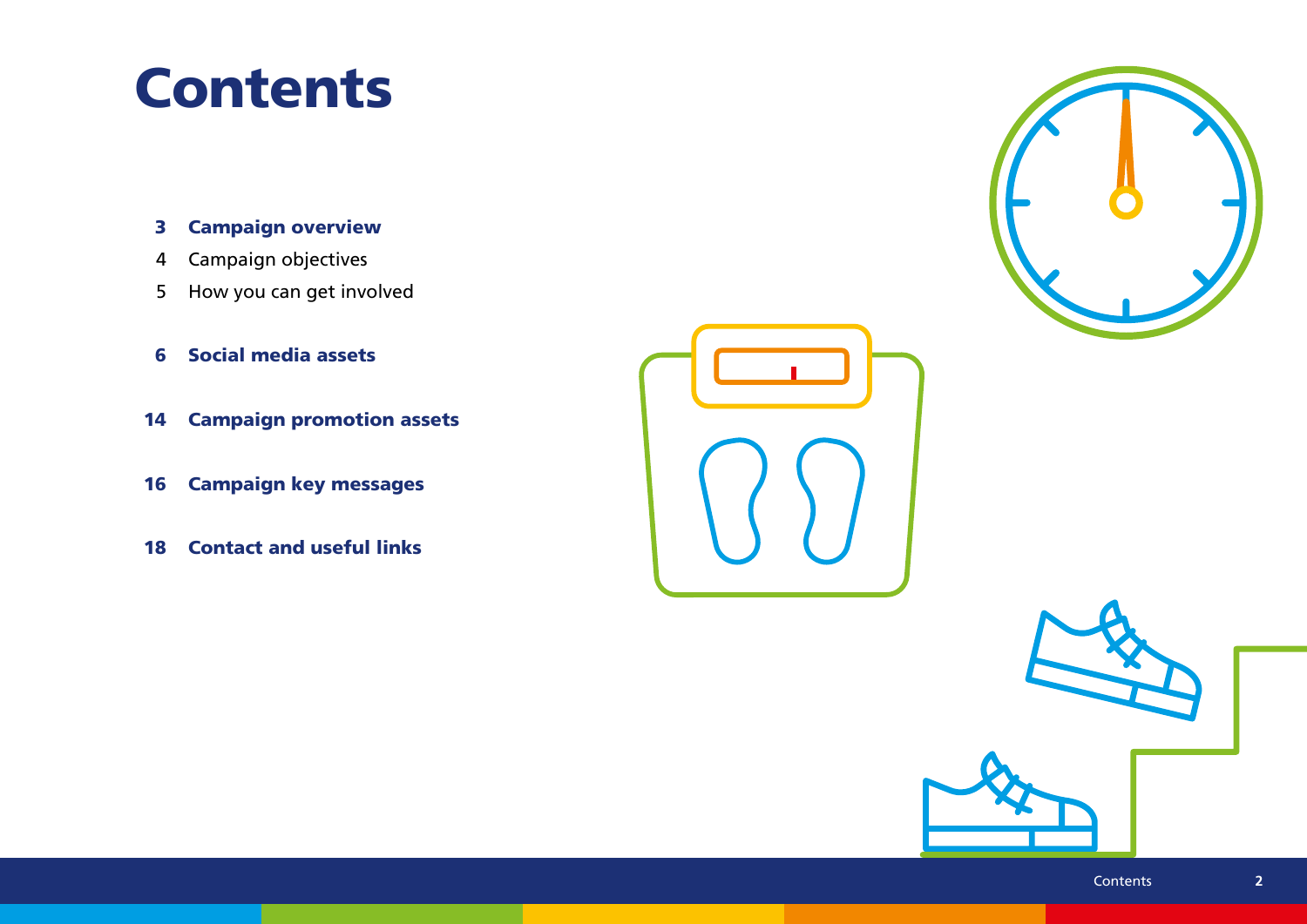## Campaign overview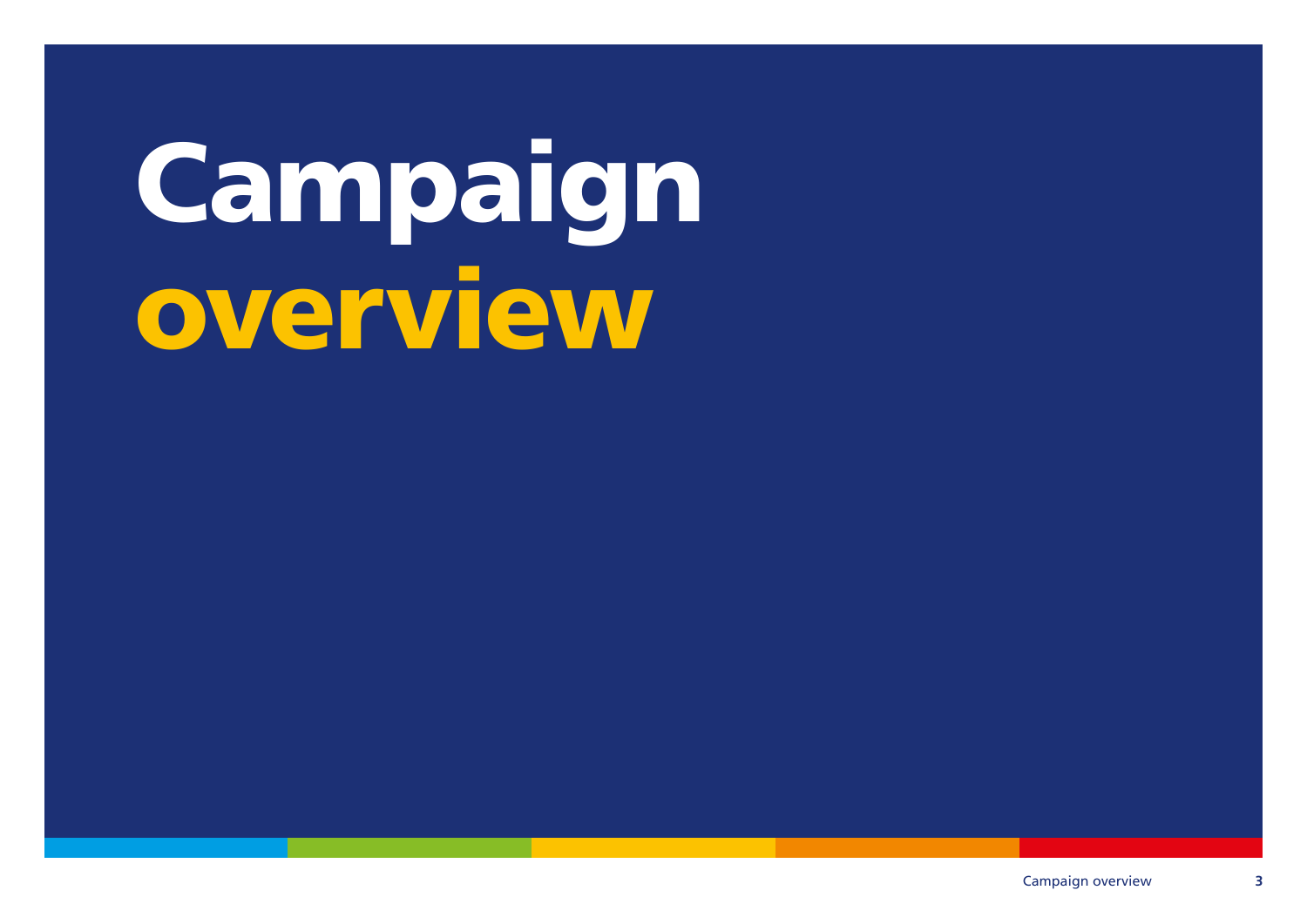### Campaign objectives

Type 2 Diabetes Prevention Week is a joint campaign from NHS England and Diabetes UK that takes place 23–29 May 2022.

The campaign aims to raise awareness of type 2 diabetes, how to prevent it, and at-risk groups, and encourages the public to check their risk via the **[Diabetes UK Know](https://riskscore.diabetes.org.uk/start)  [Your Risk tool](https://riskscore.diabetes.org.uk/start)**.

The campaign also encourages healthcare professionals to refer eligible people to the Healthier You NHS Diabetes Prevention Programme – an evidence-based lifestyle change programme which helps people at high risk of type 2 diabetes to reduce their risk through managing their weight, eating more healthily and being more physically active.

#### **TYPE 2 DIABETES KNOW YOUR RISK**

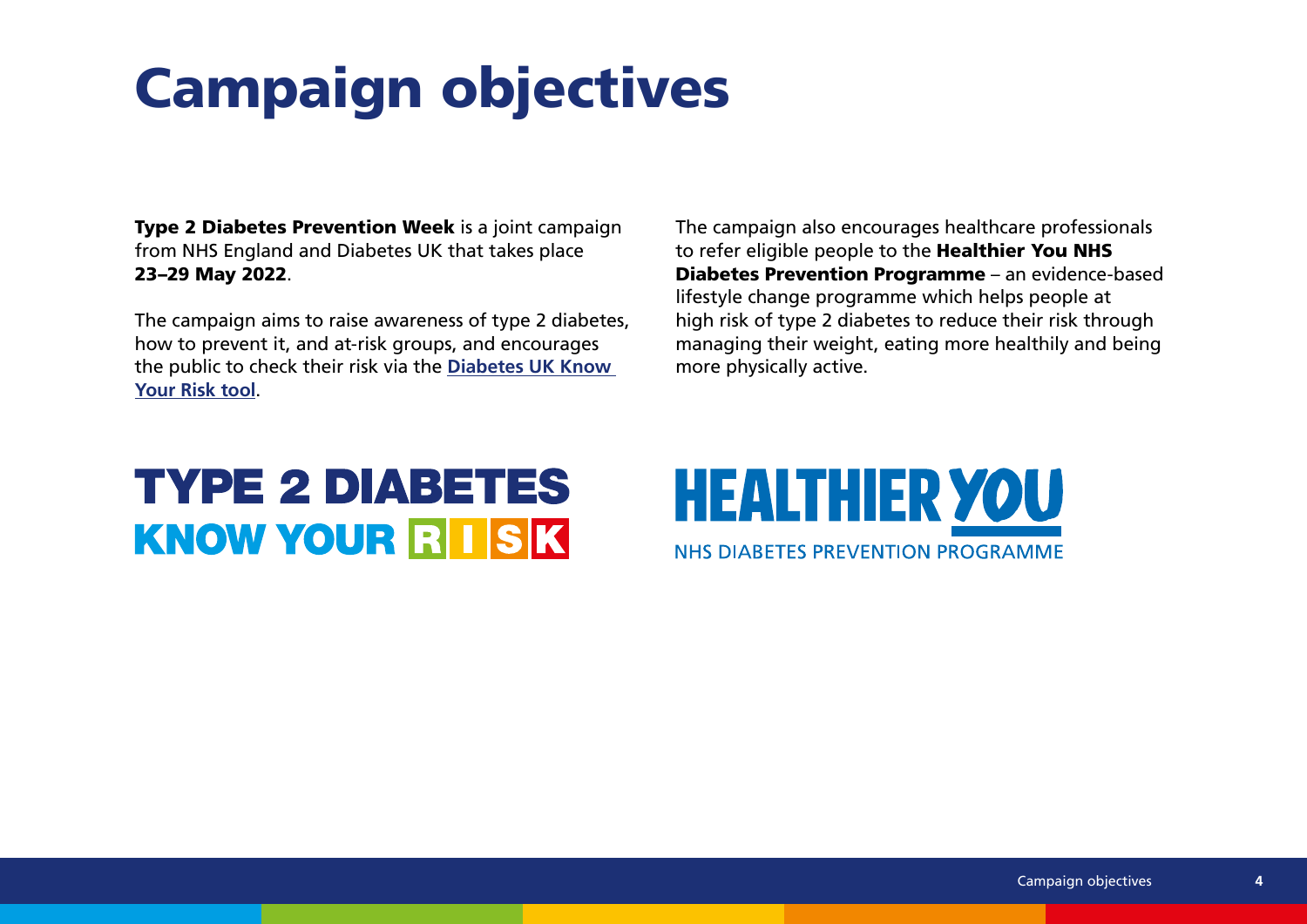#### How you can get involved

#### Thank you for your interest in taking part in Type 2 Diabetes Prevention Week. To get involved in the campaign you can:

- Use our **social media images,** the **post copy** and the **animations** on your social channels, your website and on WhatsApp groups, to raise awareness of type 2 diabetes, the risks and high-risk groups.
- Promote the campaign amongst your colleagues and other healthcare professional by using the **banner** on your website and/or as an **email signature** in your communication, to encourage them to download the toolkit and support the campaign.
- Organise a virtual event about type 2 diabetes prevention using available **PowerPoint slides**.

All assets and campaign resources can be downloaded from the Campaign Resource Centre: **[campaignresources.phe.gov.uk/resources/campaigns](https://campaignresources.phe.gov.uk/resources/campaigns)**

We'll be also continuing the **#HealthierHack** theme in 2022 where we encourage the public and healthcare professionals to share their healthier hacks on social media (i.e. getting off the bus a stop earlier to get extra steps in or swapping ghee for olive oil) using #HealthierHack so please play along and encourage others, including healthcare professionals and/or colleagues to do so too! There is a template social media card in the toolkit which you can use to quickly and easily generate #HealthierHack images.

And we'd love to hear from you about your support so please let us know how you will be marking the week by tweeting us [@NHSDiabetesProg](https://twitter.com/nhsdiabetesprog?lang=en) using #PreventingType2 or by emailing us at england.ndpp@nhs.net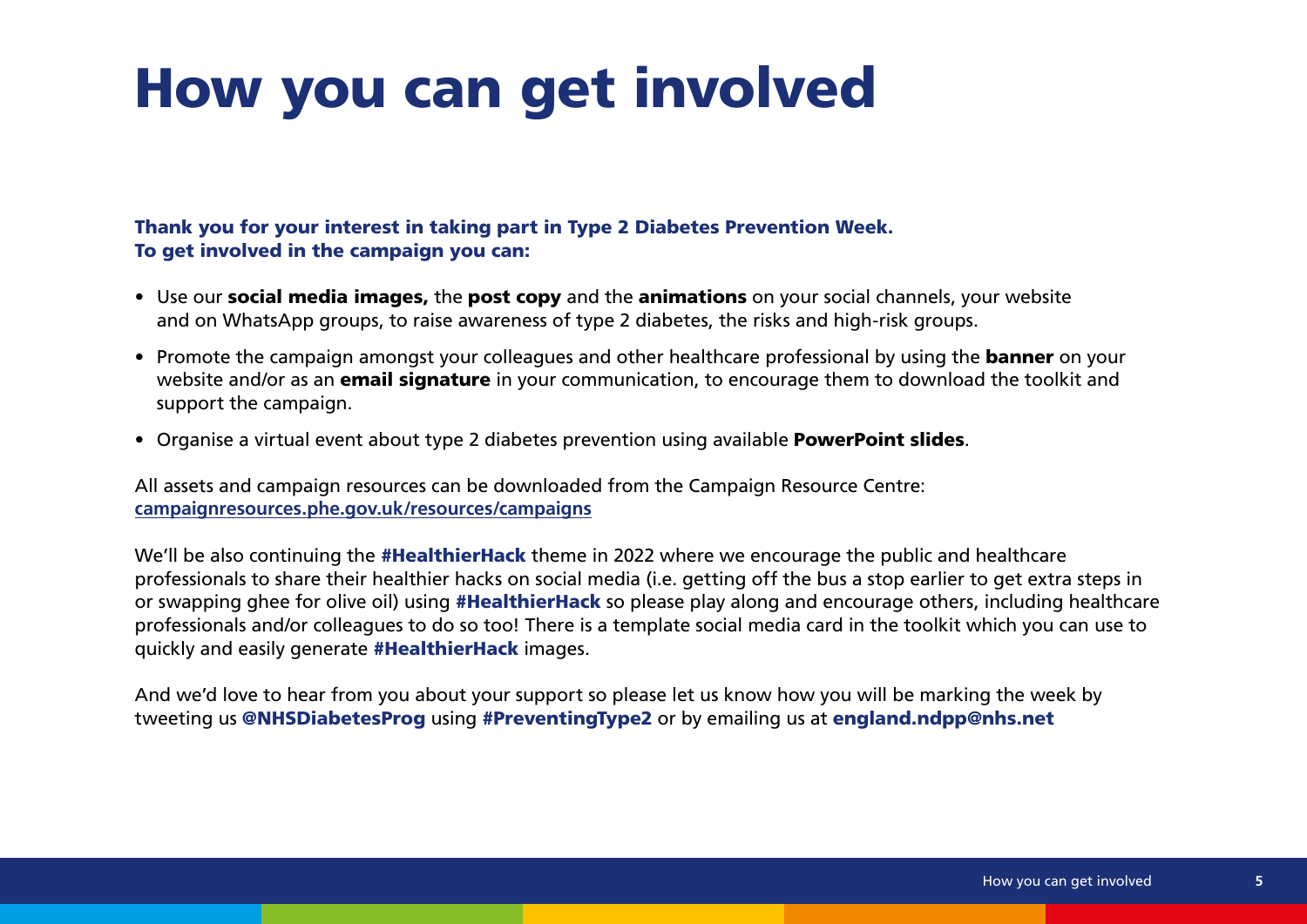# Social media assets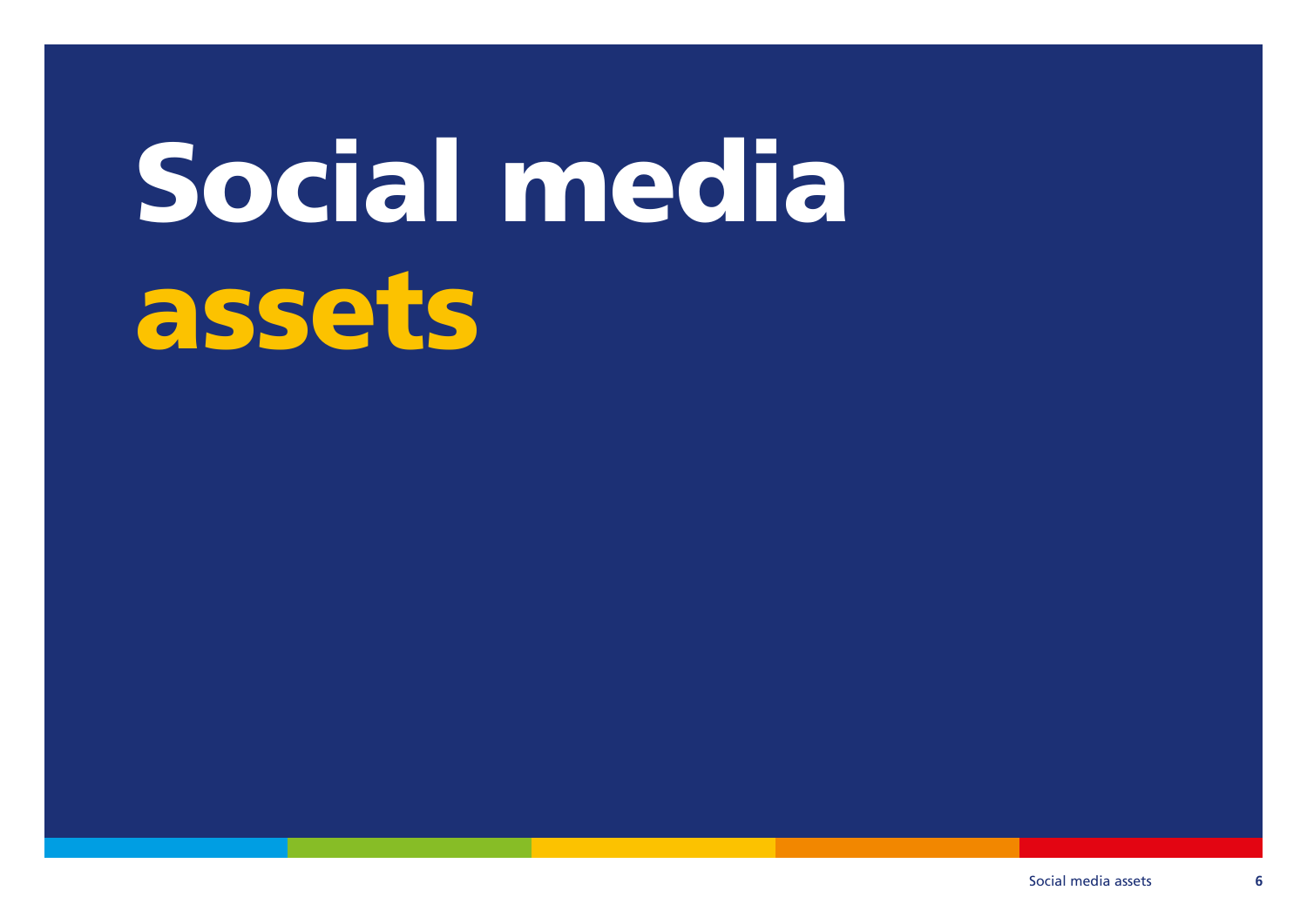## Social media assets

We have developed a range of social media assets to be used during Type 2 Diabetes Prevention Week on 23–29 May 2022. They include:

- Multiple formats such as:
	- Square 1x1 static and 1x1 animated assets
	- Landscape 16x9 static assets.
- Different messages communicating:
	- General awareness
	- Type 2 diabetes complications
	- Lifestyle changes
	- Risk groups factors
	- Ethnicity risk group



All social assets are outlined on the following pages with the suggestions for post copy that could accompany the images or animations.

Please tag [@NHSDiabetesProg](https://twitter.com/nhsdiabetesprog?lang=en) and use #PreventingType2 in your posts – we'd love to see how you're supporting the week and share them on our page.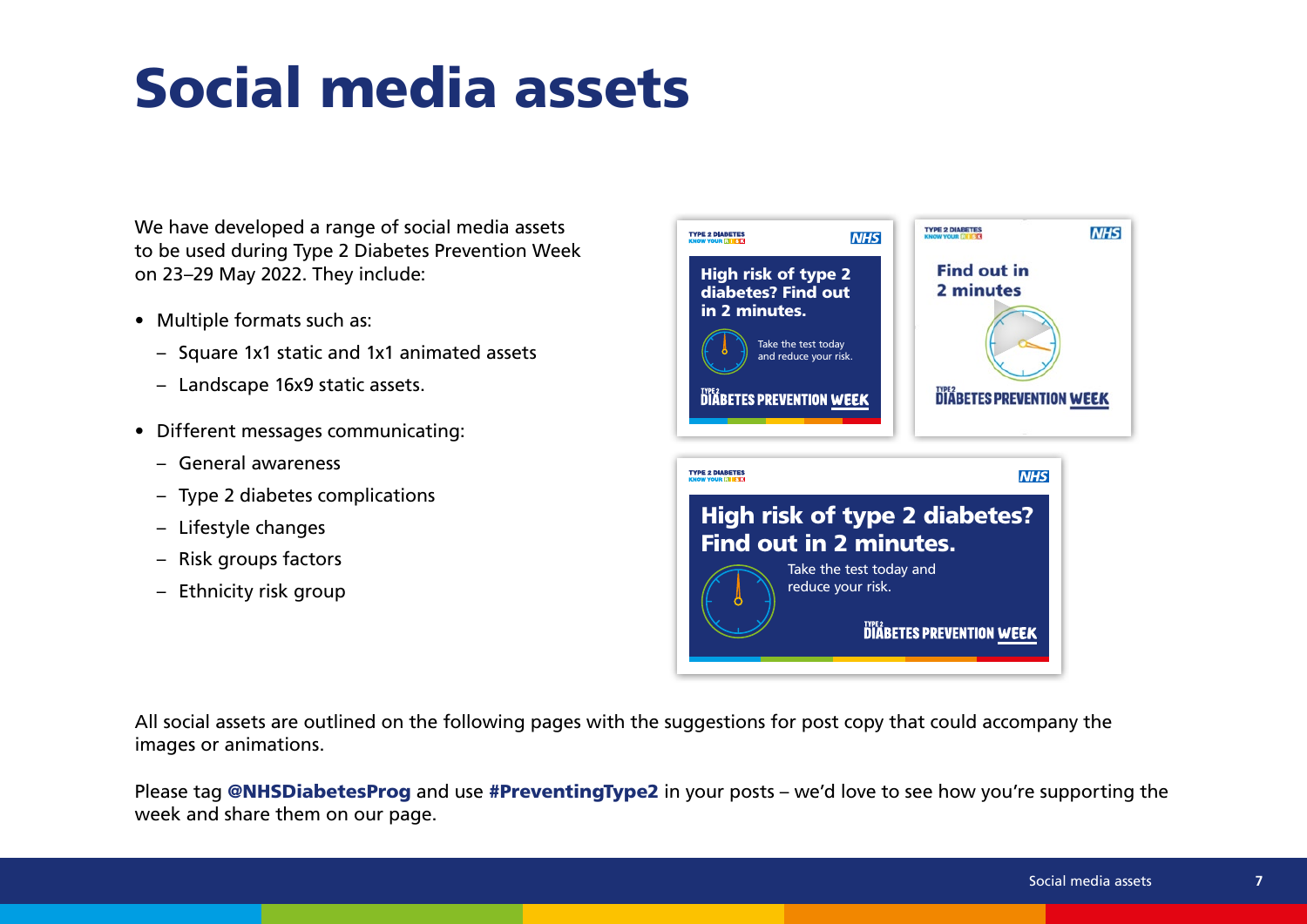#### General awareness

Available as static 1x1 and 16x9 as well as 1x1 animation Available as static 1x1 and 16x9 as well as 1x1 animation



People living with diabetes face a significantly higher risk of dying with COVID-19. You can significantly reduce your risk of type 2 diabetes by making small lifestyle changes with support from your local Healthier You programme. Find out your risk today. **riskscore.diabetes.org.uk**



Type 2 diabetes can lead to serious health complications if left untreated. Finding out your risk only takes a few minutes using the Diabetes UK risk tool – it could be the most important thing you do today. **riskscore.diabetes.org.uk**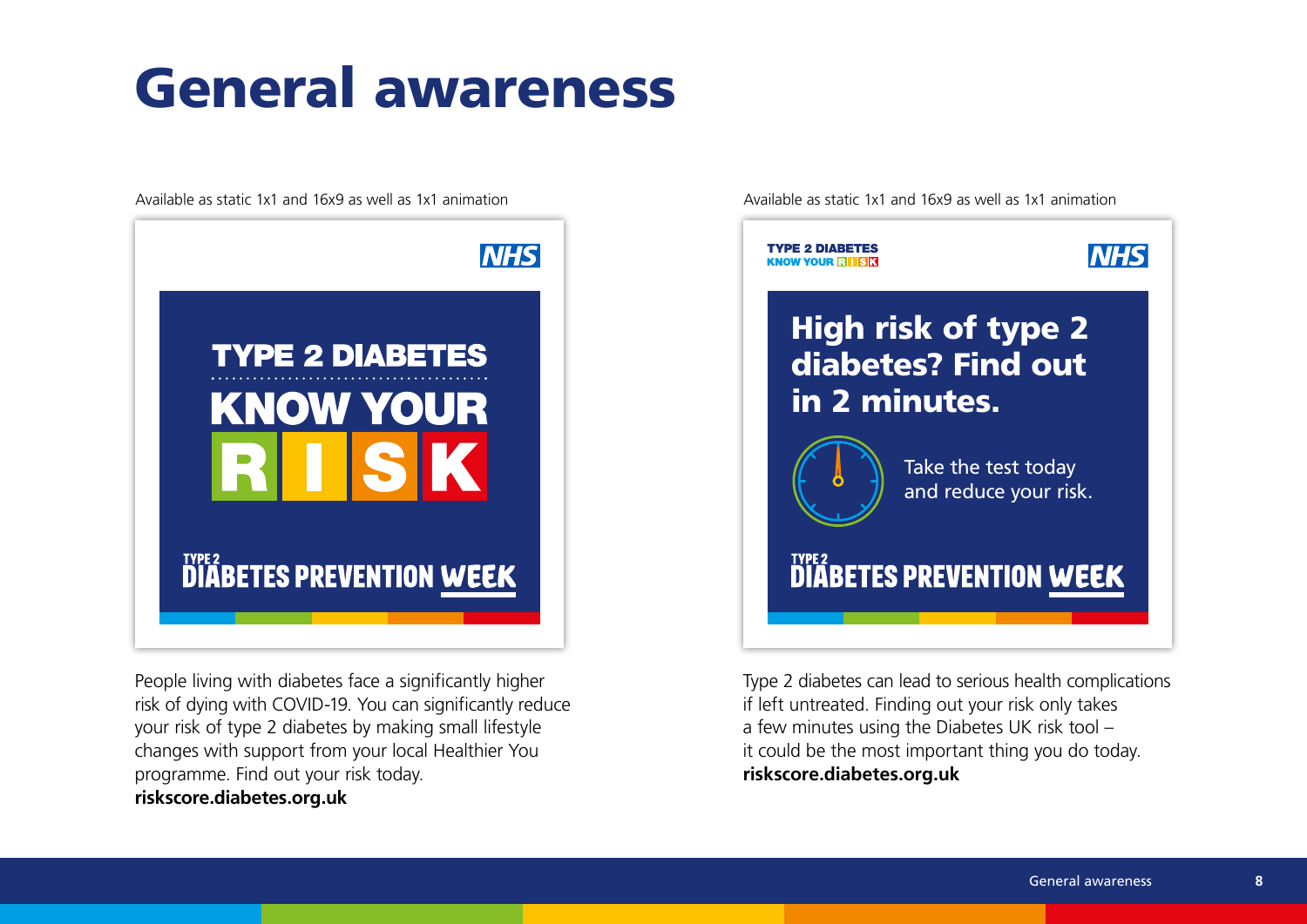## Complications and lifestyle changes

Available as static 1x1 and 16x9



Type 2 diabetes can lead to serious health complications if left untreated. The good news is that you can significantly reduce your risk by making small lifestyle changes with support from your local Healthier You programme. Find out your risk today. **riskscore.diabetes.org.uk**

Available as static 1x1 and 16x9 as well as 1x1 animation



Type 2 diabetes can be a very serious condition. The good news is that you can significantly reduce your risk by making small lifestyle changes with support from your local Healthier You programme. Find out your risk today. **riskscore.diabetes.org.uk**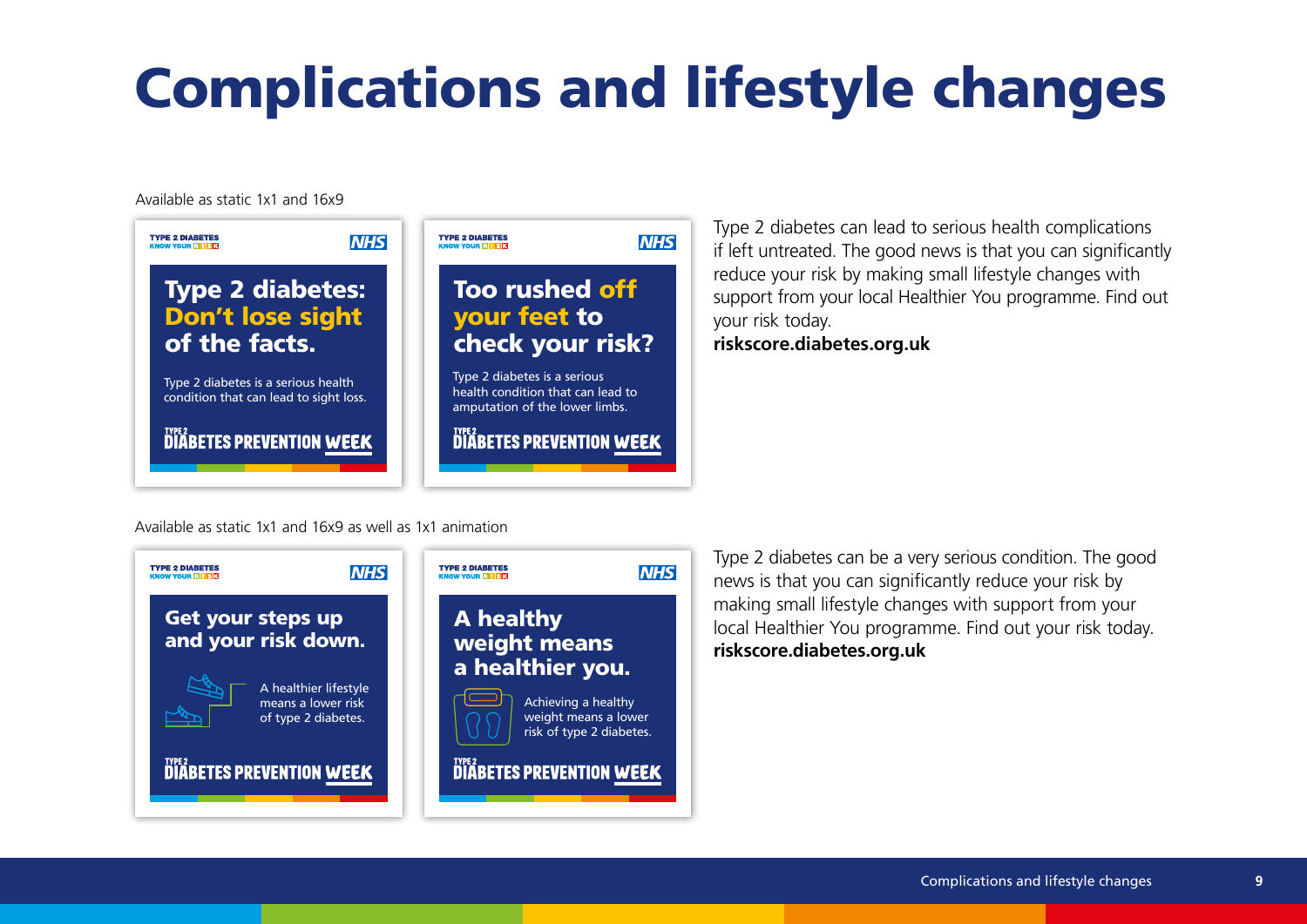## Risk groups: age

Available as static 1x1 and 16x9 as well as 1x1 animation



Anyone can develop type 2 diabetes, but certain factors can increase your risk. The older you are, the more at risk you are of developing the condition. Find out your risk today. **riskscore.diabetes.org.uk**





**DIABETES PREVENTION WEEK** 

Type 2 diabetes can lead to serious health complications if left untreated. Finding out your risk only takes a few minutes using the Diabetes UK risk tool – it could be the most important thing you do today. **riskscore.diabetes.org.uk**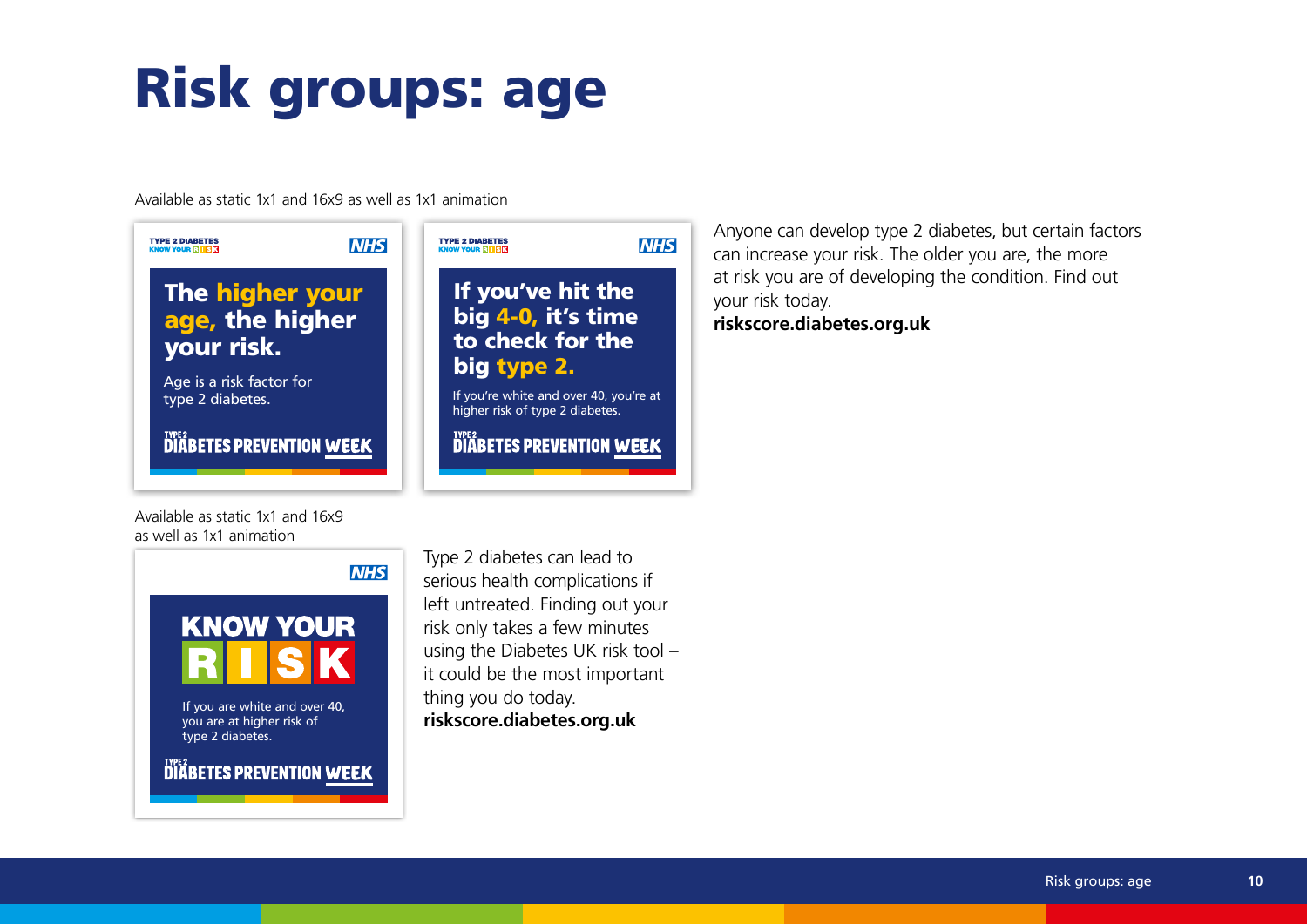## Risk groups: other factors

Available as static 1x1 and 16x9 as well as 1x1 animation



Anyone can develop type 2 diabetes, but certain factors can increase your risk. The good news is that you can significantly reduce your risk by making small lifestyle changes with support from your local Healthier You programme. Find out your risk today. **riskscore.diabetes.org.uk**

#### Available as static 1x1 and 16x9



Anyone can develop type 2 diabetes, but certain factors can increase your risk. You're two to six times more likely to get type 2 diabetes if you have a parent, brother, sister or child with the condition. Find out if you're at risk.

**riskscore.diabetes.org.uk**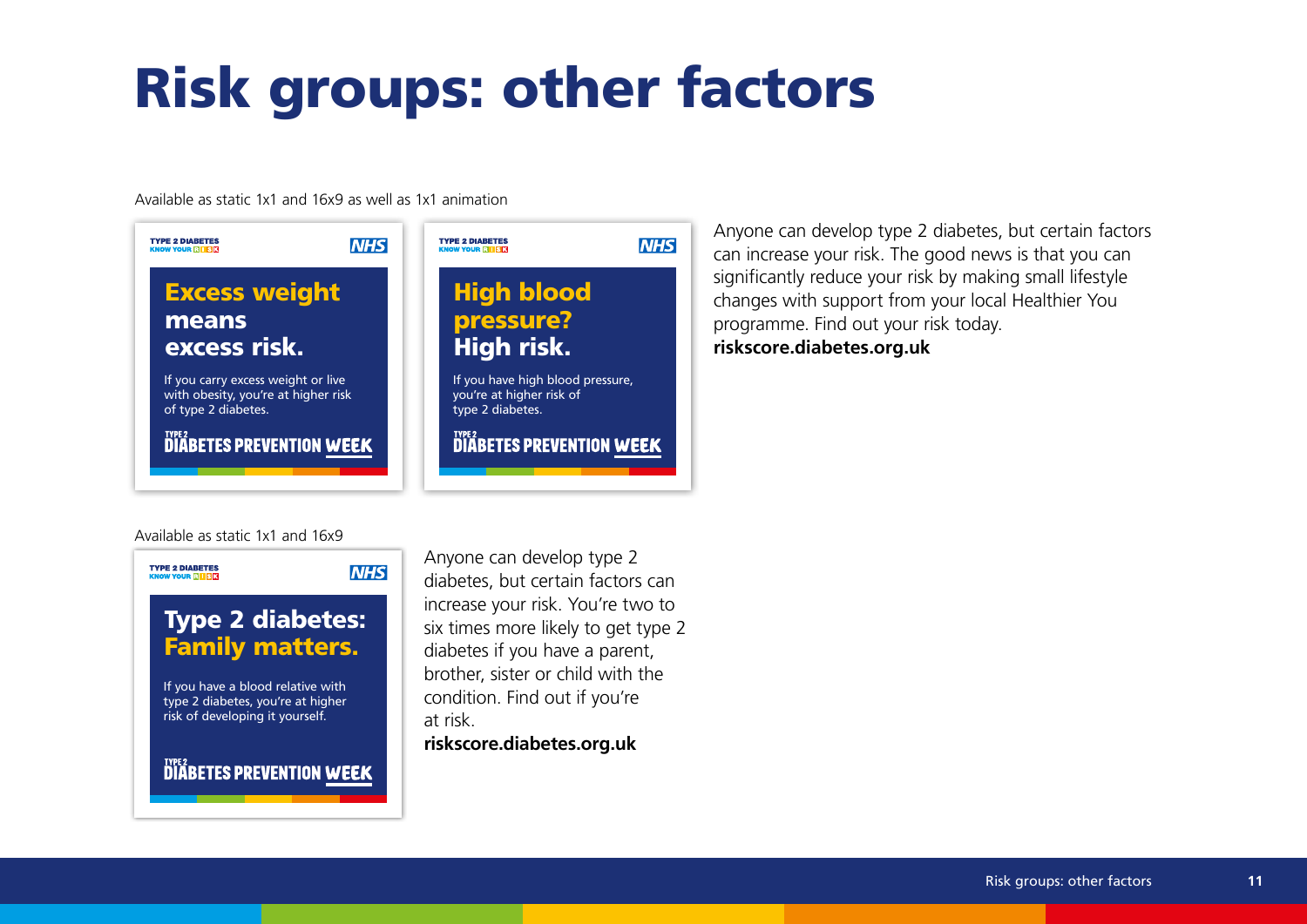## Risk groups: ethnicity

#### Available as static 1x1 and 16x9 as well as 1x1 animation



People from Black Caribbean, Black African and South Asian backgrounds are more at risk of type 2 diabetes. Find out your risk today – you may be eligible to join your free local Healthier You programme. **riskscore.diabetes.org.uk**

Available as static 1x1 and 16x9 as well as 1x1 animation



People from Black Caribbean and Black African backgrounds are more at risk of type 2 diabetes. Find out your risk today – you may be eligible to join your free local Healthier You programme. **riskscore.diabetes.org.uk** Available as static 1x1 and 16x9 as well as 1x1 animation



People from South Asian backgrounds are more at risk of type 2 diabetes. Find out your risk today – you may be eligible to join your free local Healthier You programme. **riskscore.diabetes.org.uk**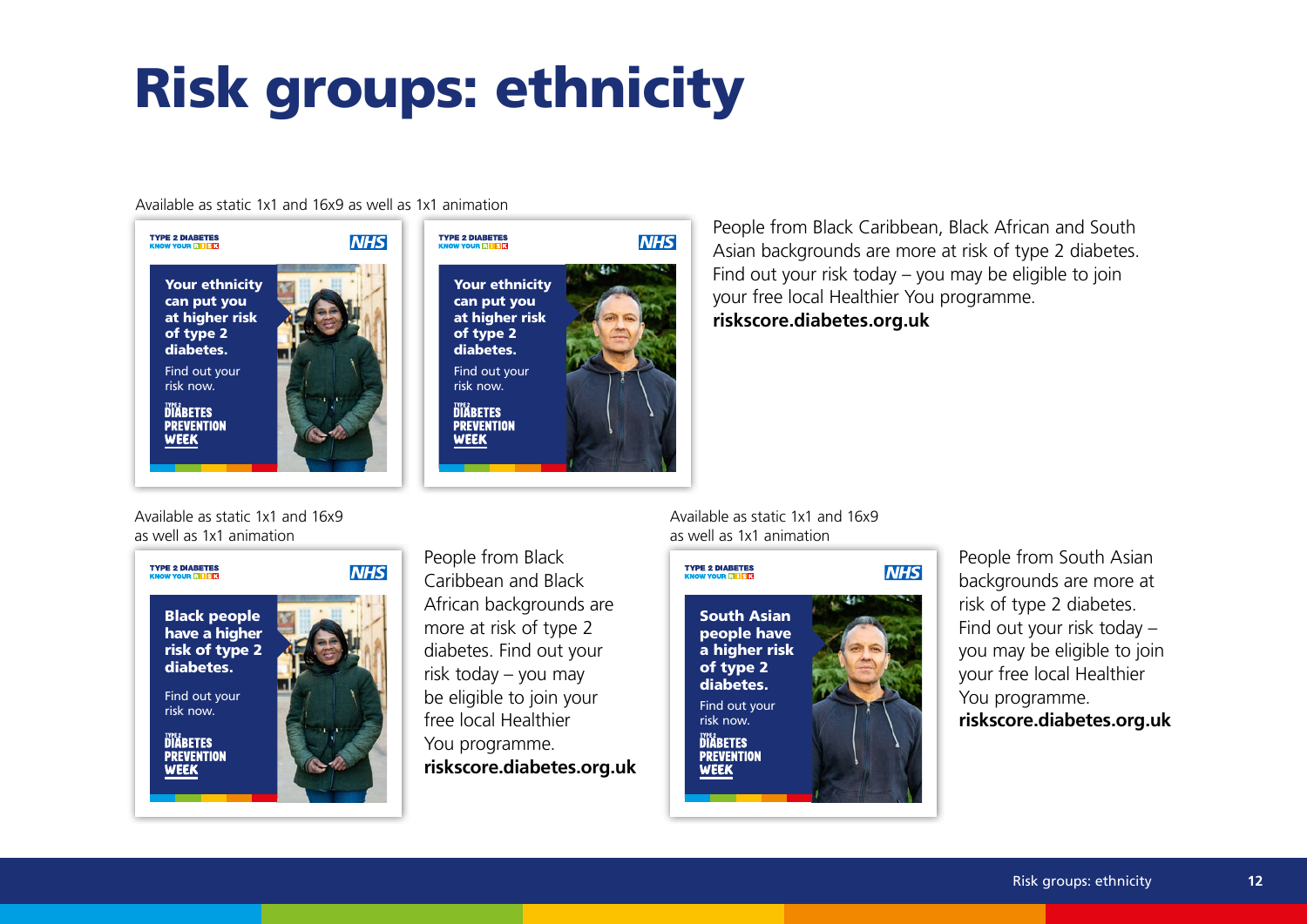## Risk groups: ethnicity and age

Available as static 1x1 and 16x9

Available as static 1x1 and 16x9 as well as 1x1 animation



People from Black Caribbean, Black African and South Asian backgrounds are more at risk of type 2 diabetes and from a younger age. Find out your risk today – you may be eligible to join your free local Healthier You programme. **riskscore.diabetes.org.uk**

Available as static 1x1 and 16x9 as well as 1x1 animation



Type 2 diabetes is two to four times more likely in people of South Asian descent and Black Caribbean or Black African descent. That's why it's really important that you find out if you are at risk. **riskscore.diabetes.org.uk** 

#### Available as static 1x1 and 16x9



Did you know that some ethnicities are more likely to develop type 2 diabetes than others? Find out your risk today – you may be eligible to join your free local Healthier You programme. **riskscore.diabetes.org.uk**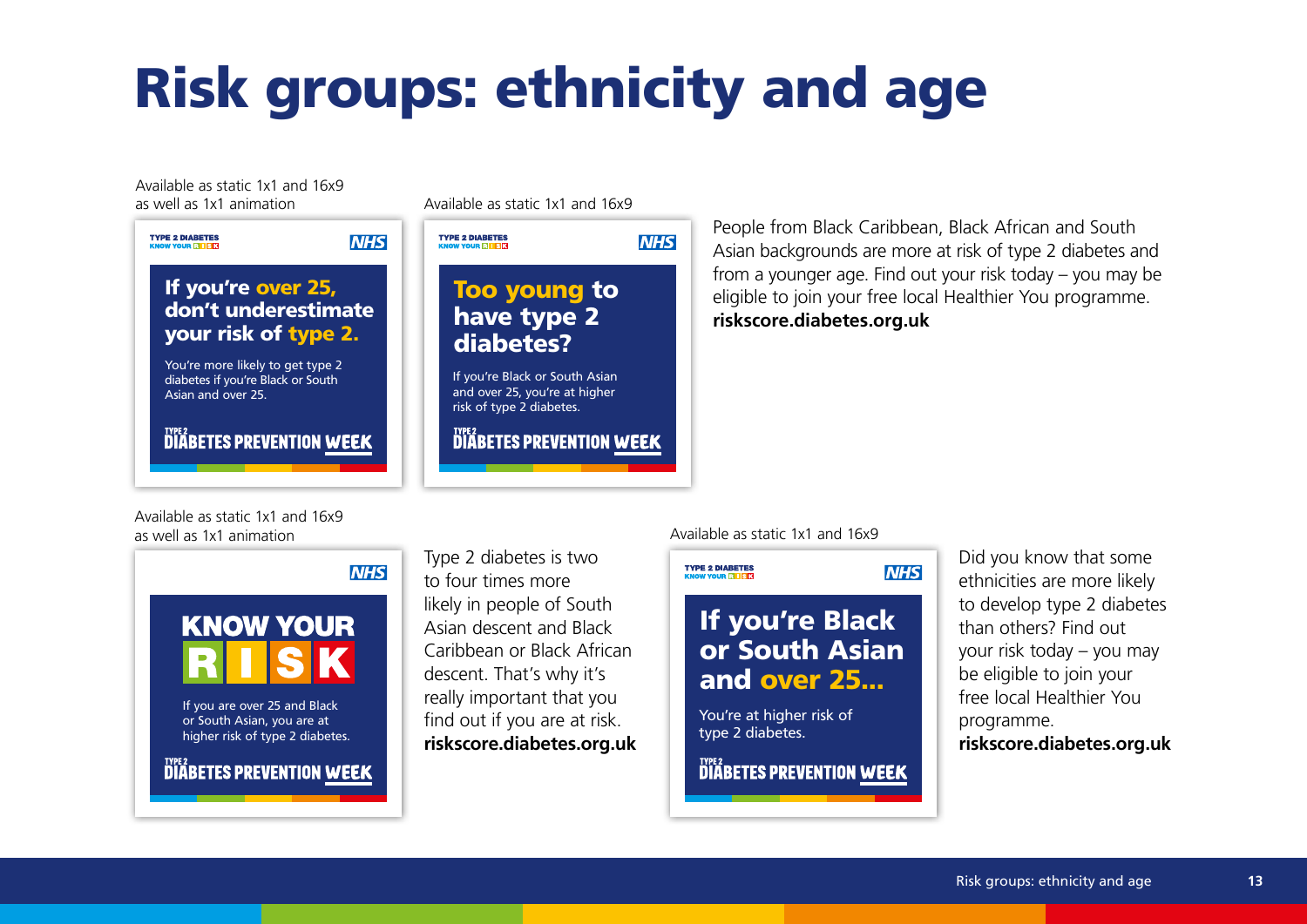# Campaign promotion assets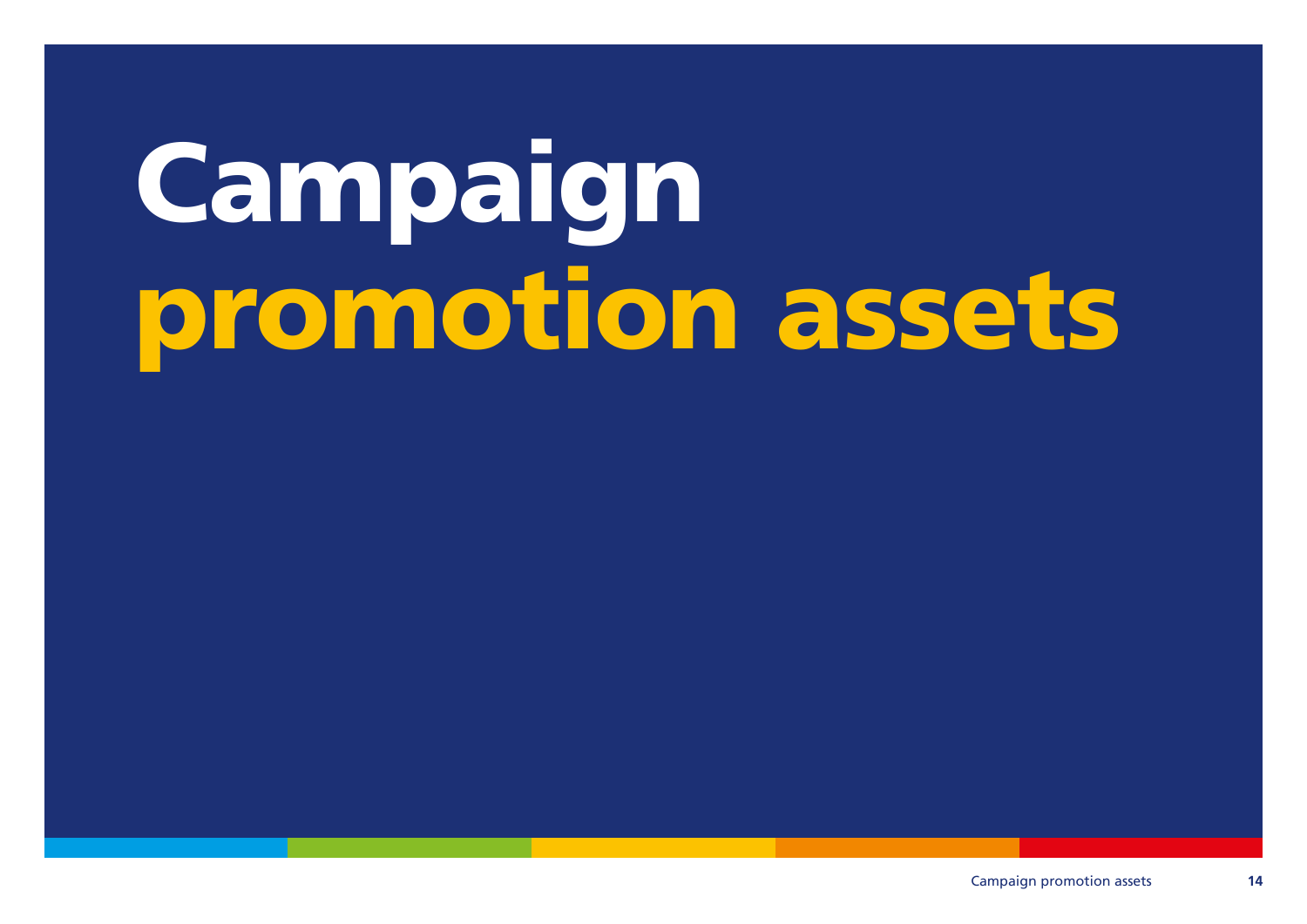#### 'Download your toolkit' assets

We have also developed the assets to be used in the run-up to Type 2 Diabetes Prevention Week to encourage others to download their toolkit (before 23 May 2022) that include:

- Social assets (1x1 static and animation and 16x9 static) that can be used on social media channels with suggested copy
- Social post copy to accompany the assets
- Digital banner that can be used as an email signature or placed on the website to promote the campaign.

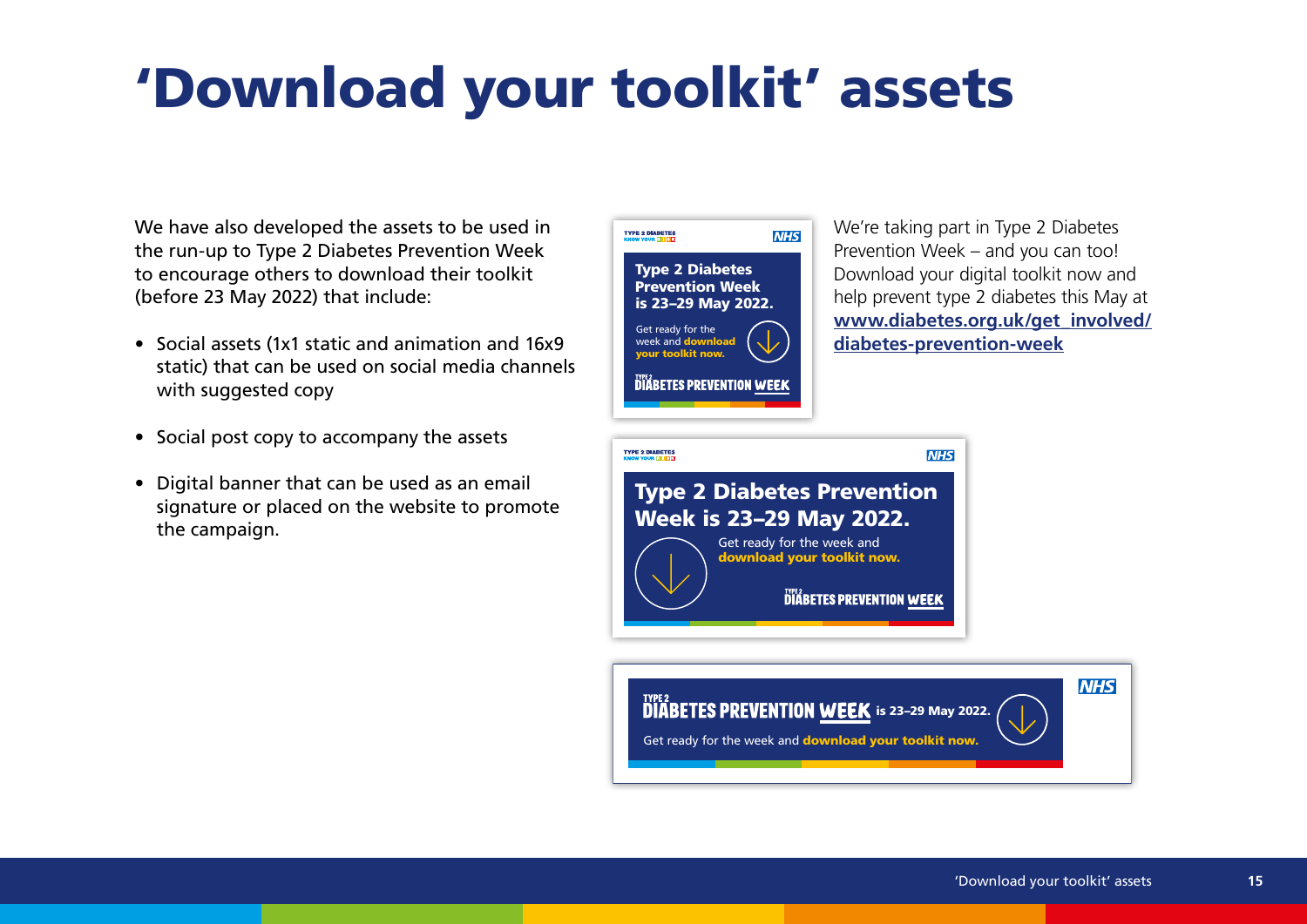# Campaign key messages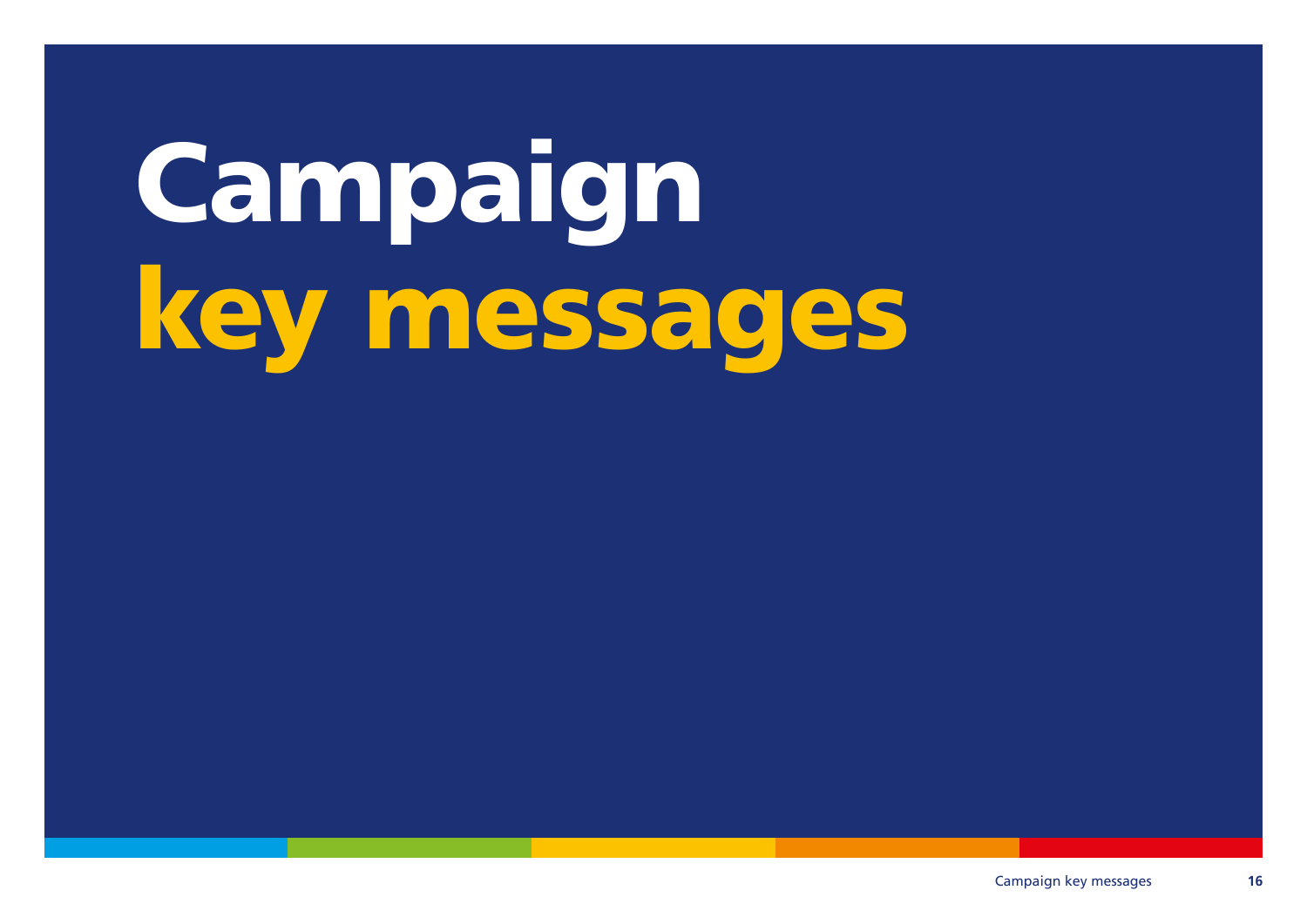#### Key messages

#### The key messages for the public:

- You can prevent type 2 diabetes by eating a healthy, balanced diet, maintaining a healthy weight and keeping physically active.
- People living with diabetes also face higher risk of heart disease, stroke, nerve damage, foot problems, vision loss, kidney problems and dying with COVID-19.
- There are some groups at higher risk of type 2 diabetes: men, people of South Asian or Black ethnicity, people who are overweight and people with a family history of type 2 diabetes.
- Find out your risk of type 2 diabetes by using the Diabetes UK Know Your Risk Score at [riskscore.diabetes.org.uk](https://riskscore.diabetes.org.uk/start) or by searching ['Know Your Risk'](https://www.google.com/search?q=Know+Your+Risk&rlz=1C5CHFA_enGB899GB899&sxsrf=ALeKk024zda9C1JF6d4B2KtOSO7ebcPQ6A%3A1618925159142&ei=Z9Z-YO6aCNWDhbIP37-awAc&oq=Know+Your+Risk&gs_lcp=Cgdnd3Mtd2l6EAMyBAgAEEMyBggAEAcQHjIGCAAQBxAeMgQIABBDMgYIABAHEB4yBggAEAcQHjIGCAAQBxAeMgYIABAHEB4yAggAMgIIADoHCAAQRxCwAzoECCMQJzoGCAAQFhAeUNLxA1jCjwRg6ZEEaAFwAngAgAGNAYgBogKSAQMyLjGYAQCgAQGqAQdnd3Mtd2l6yAEIwAEB&sclient=gws-wiz&ved=0ahUKEwiu6pyY9ozwAhXVQUEAHd-fBngQ4dUDCA8&uact=5).

#### The key messages for healthcare professionals:

- Type 2 diabetes is one of the biggest healthcare challenges of our time.
- People living with diabetes also face higher risk of heart disease, stroke, nerve damage, foot problems, vision loss, kidney problems and dying with COVID-19.
- There are some groups at higher risk of type 2 diabetes: men, people of South Asian or Black ethnicity, people who are overweight and people with a family history of type 2 diabetes.
- The Healthier You NHS Diabetes Prevention Programme is an evidence-based lifestyle change programme which helps people at high risk of type 2 diabetes to reduce their risk through managing their weight, eating more healthily and being more physically active.
- Research shows the Healthier You NHS Diabetes Prevention Programme has reduced new diagnoses of type 2 diabetes in England, saving thousands of people from the potentially serious consequences of the condition. It cuts the risk of developing type 2 diabetes by more than a third for people completing the programme.
- Refer eligible people to the Healthier You NHS Diabetes Prevention Programme (via their GP practice).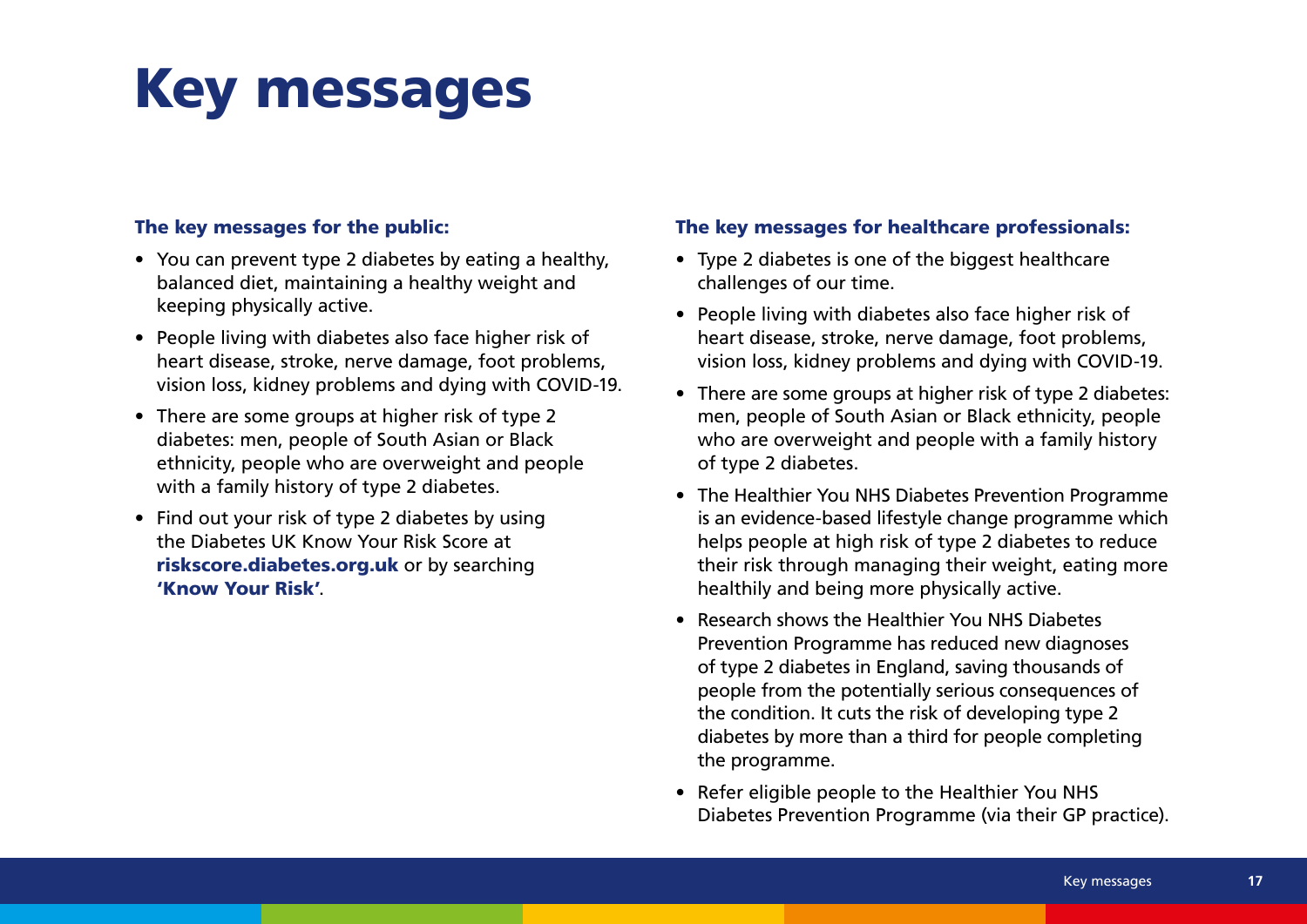# Contact and useful links